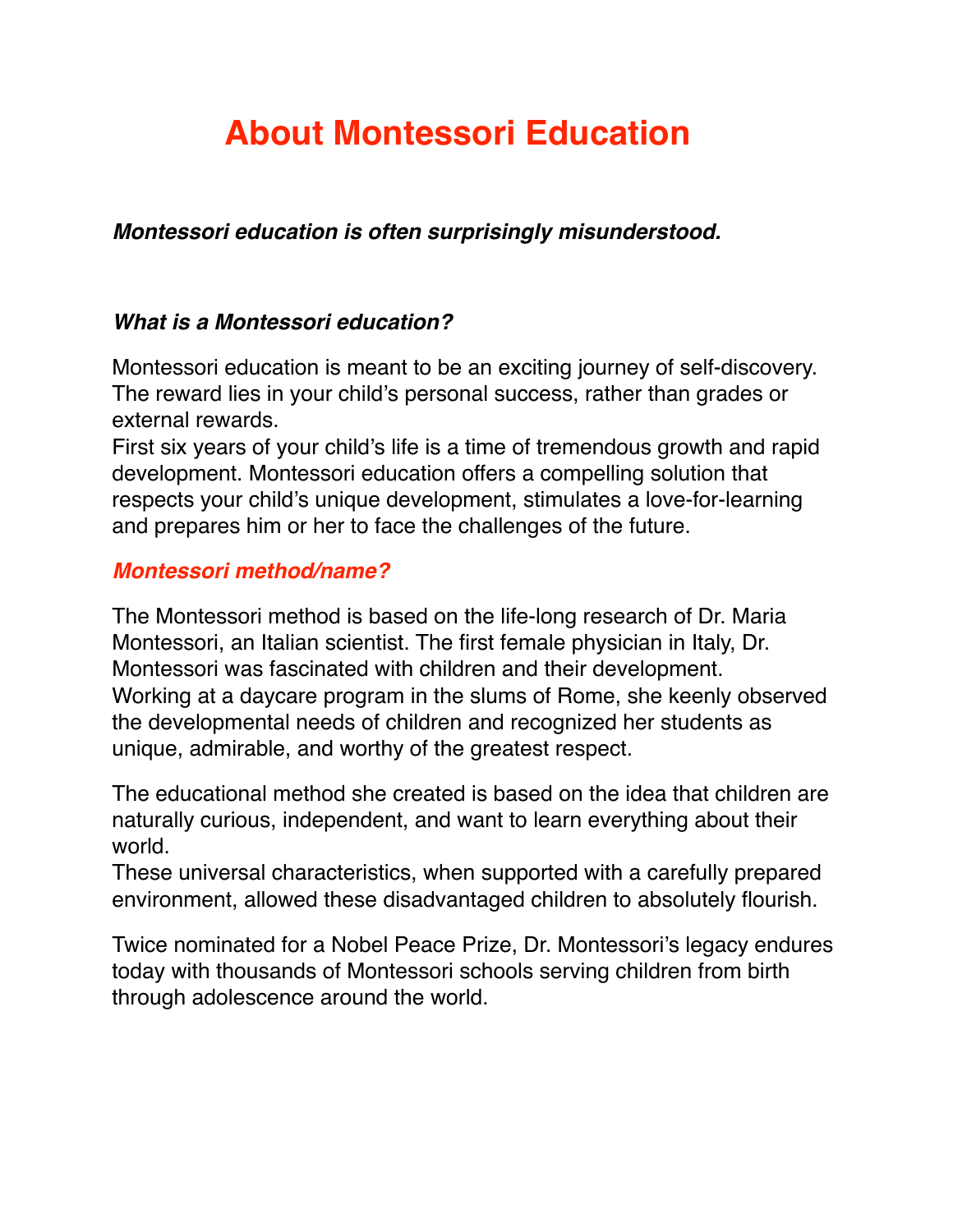# *Here Are 8 Essential Elements of Montessori Education*

#### *1. Individualized Learning*

Dr. Montessori recognized that each child is unique and develops according to an inner timetable. In a Montessori classroom, new concepts are introduced to your child when she shows an interest and readiness and will be challenged according to her ability, rather than top-down, agebased standards.

#### *2. Mixed-Age Classrooms*

Dr. Montessori observed distinct "planes of development"—three year periods in which all children share characteristics, interests and tendencies. Children are grouped in multi age classrooms that mirror these three-year age spans, encouraging peer- teaching, leadership, and a community atmosphere.

#### *3. Freedom within Limits*

We introduce your child to a broad curriculum, but give him or her the freedom to pursue his/her own interests, while making responsible choices. The result? Your child will become an independent learner, self-motivated, and excited about education.

#### *4. Children "Learn by Doing"*

You won't see rows of desks, a teacher at a blackboard in front of the class, or children filling out mind-numbing worksheets. Rather, your child will work hands-on, with beautiful learning materials specifically designed to facilitate a deep understanding of abstract concepts and essential life skills.

#### *5 . Children Are Independent*

Dr. Montessori observed that all children have a natural drive to be independent—and the Montessori classroom is designed to encourage this process for your child. Small furniture, low shelves, and child-size tools (think tiny brooms!) allow students to take care of themselves, their friends, and the classroom with limited help needed from adults.